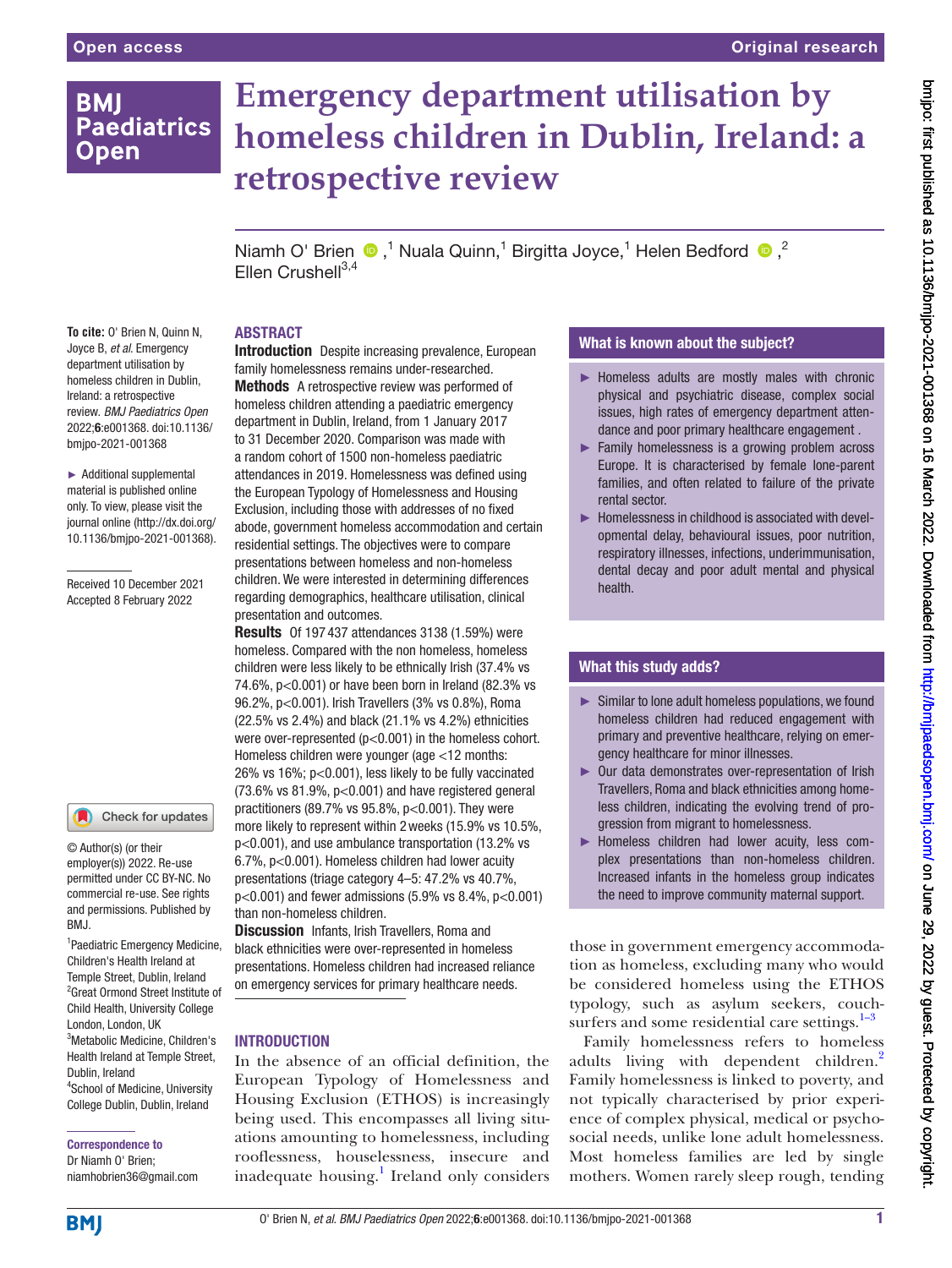to exhaust informal supports before soliciting official services, rendering family homelessness less visible than lone adult homelessness.<sup>24</sup>

Although Irish homelessness traditionally comprised young single white Irish males,  $6 \text{ certain groups}$ , including Roma, Irish Traveller and migrant populations, are over-represented[.3 7 8](#page-6-3) Irish Travellers are an ethnic group representing under 1% of the Irish population. They experience widespread discrimination, and have shorter life expectancies (8-year discrepancy) and higher infant mortality (3.6-fold) than the general popu-lation.<sup>[8–10](#page-6-4)</sup> A recent report found 86% of Irish Traveller accommodation (n=396) would be considered homeless using the ETHOS typology.<sup>[9](#page-6-5)</sup>

Irish family homelessness is characterised by loneparent (58%–60%) female-headed (70%–82%) families. $3 \text{ } 11$  Most (87%) live in government emergency accommodation, comprising hotels, guesthouses or family hubs. Family hubs are designated emergency accommodation for homeless families.<sup>[3](#page-6-3)</sup> Mean duration of stay in emergency accommodation is seventeen months, with 39%–67% staying more than  $1$  year. $^{3\,12}$ 

Reasons for Irish family homelessness include private rental issues (50%–58%) and family circumstance (30%–  $42\%$ ), including domestic violence  $(6\%)$ , relationship breakdown  $(15\%-24\%)$  and overcrowding  $(8\%-9\%)$ . Most families (68%) report their last stable home to have been in the private rental sector.<sup>311</sup>

From 2014 to 2021, the number of children living in emergency homeless accommodation increased by 215%, compared with a 145% increase for adults.<sup>13</sup> From 2017 to 2018, a 29% increase in homeless children emergency department (ED) attendances was noted.<sup>14</sup> In December 2021, there were 1077 registered homeless families in Ireland. Parents living with dependent children accounted for 27% of homeless adults, and children represented  $27\%$  of homeless people.<sup>15</sup> Non-Irish family homelessness is increasing. In 2018, 39%–56% of homeless families were non-Irish (European Union  $(EU)=15\% - 20\%;$  non-EU=19%-41%),<sup>3</sup><sup>11</sup> contrasting with population demographics (Irish=88%; EU=9%; non-EU= $3\%$ ).<sup>[16](#page-7-3)</sup>

Homeless adults under-utilise primary and outpatient healthcare.<sup>5 17</sup> They have increased ED attendances, emergency admissions, morbidity and mortality compared with the non-homeless population. $51819$ 

Deprivation is associated with increased paediatric ED attendances, self-referrals and emergency admissions.[20–24](#page-7-4) Inadequate childhood housing, including homelessness, increases the risk of severe physical and mental ill health by  $25\%$  $25\%$ .<sup>25</sup> Childhood homelessness is associated with prematurity, low birth weight, poor nutrition, anaemia, dental issues, respiratory illness, under-immunisation, infectious disease, developmental delay and behavioural issues.[26–30](#page-7-6)

Direct Provision, the Irish international protection system, provides centrally allocated accommodation and living expenses to asylum seekers.<sup>31</sup> Paediatricians have

expressed concerns regarding the health, well-being and safeguarding of children living in Direct Provision for prolonged periods of time. $3233$ 

Adverse childhood events are associated with long term consequences on health and well-being, including increased risk taking behaviours, poor mental health, teenage pregnancies and adult homelessness.<sup>6</sup>

Family homelessness is increasing, with children representing a third of homeless populations in many European countries[.2 13 28](#page-6-1) Migration and housing supply are key factors.[3 11](#page-6-3)

Our objectives were to compare ED presentations between homeless and non-homeless children. We were interested in determining differences regarding demographics, healthcare utilisation, clinical presentation and outcomes.

# **METHODS**

# **Setting**

We retrospectively reviewed attendances to a tertiary paediatric (<16 years) ED in Dublin, Ireland. This ED serves a deprived area of north inner-city Dublin, with 54000 annual attendances.

#### Homelessness definition

Using the ETHOS typology, homelessness was defined as those who resided in government homeless accommodation, women's refuges, drug rehabilitation centres, direct provision or had no fixed abode.<sup>[1](#page-6-0)</sup> We defined emergency homeless accommodation as hotels or guesthouses. Family hubs were recorded separately. In Ireland an infant may live in prison with it's mother until 1year of age; these children were considered homeless.<sup>[34](#page-7-9)</sup> Families who had informal living arrangements were considered homeless if they self-identified as such. Irish Travellers and Roma were considered homeless if they self-identified as homeless, or were living in emergency homeless accommodation.

Addresses were recorded by administrative staff on ED registration. Addresses of children who had informal non-permanent living arrangements and self-identified as homeless were recorded as 'care of (address)'. Commercial addresses were investigated as to whether they were homeless accommodation. We likely underestimated homeless attendances due to parents not declaring themselves as homeless.

#### **Ethnicity**

Ethnicity was self-reported and recorded by administrative staff on ED registration. Options included white Irish, Irish Traveller, European, Roma, Asian, black / African and other non-Irish.

#### **Vaccination**

Vaccination was recorded with respect to the ageappropriate schedule. Options included unvaccinated, incomplete, complete or not applicable (referring to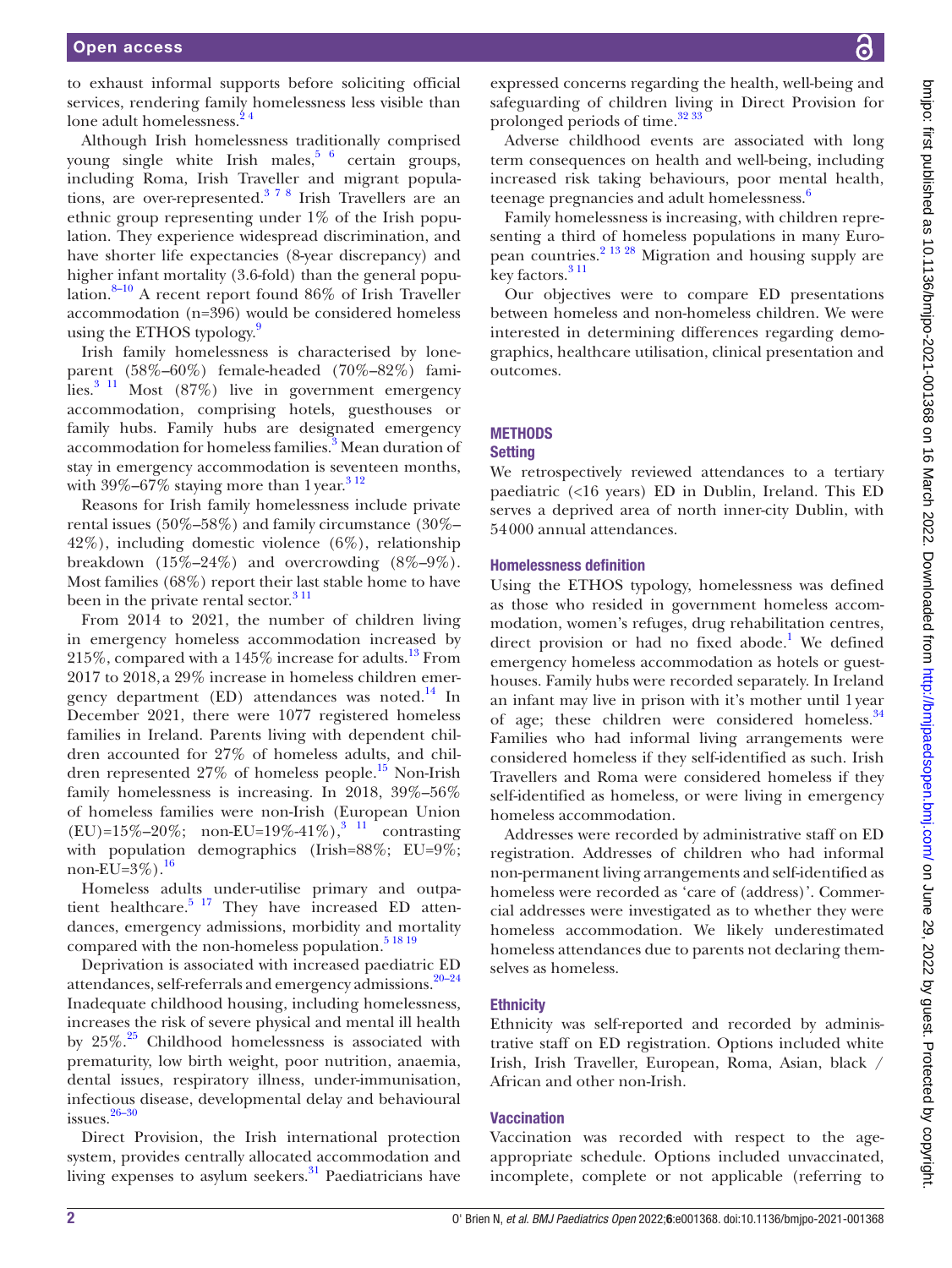<span id="page-2-0"></span>

| <b>Table 1</b><br>Emergency department utilisation by children under 16 years |       |               |       |               |       |               |       |               |           |               |  |
|-------------------------------------------------------------------------------|-------|---------------|-------|---------------|-------|---------------|-------|---------------|-----------|---------------|--|
|                                                                               | Year  |               |       |               |       |               |       |               |           |               |  |
| 2017                                                                          |       |               | 2018  |               | 2019  |               | 2020  |               | 2017-2020 |               |  |
| <b>Attendances</b>                                                            | n     | $\frac{0}{0}$ | n     | $\frac{0}{0}$ | n     | $\frac{0}{0}$ | n     | $\frac{0}{0}$ | n         | $\frac{0}{0}$ |  |
| Total                                                                         | 54222 |               | 53115 |               | 54822 |               | 35278 |               | 197437    |               |  |
| Homeless                                                                      | 650   | 1.2           | 840   | 1.58          | 1129  | 2.06          | 519   | 1.47          | 3138      | 1.59          |  |
|                                                                               |       |               |       |               |       |               |       |               |           |               |  |

infants under 8weeks who were too young to be vaccinated).

#### Data extraction

ED attendances from 1 January 2017 to 31 December 2020 were screened. Healthcare records of those with homeless and 'care of' addresses were reviewed.

Comparison was made with 1500 non-homeless attendances. The first 750 non-homeless attendances in January and July were selected, accounting for seasonal variation. Given the changes in ED attendances during the COVID-19 pandemic, 2019, rather than 2020, was selected as a comparison year.

#### Analysis

Data were analysed using SPSS version 27. Numerical data were summarised using medians, IQR and Mann-Whitney tests as there were many outliers and the assumptions of the t-test were not met. Categorical variables were

analysed using  $\chi^2$  or Fisher's exact tests. Significant differences for non-binary categorical variables were assessed by comparing adjusted residuals. Proportions were presented as valid percentages, accounting for missing data. CIs were calculated using the exact method.<sup>[35](#page-7-10)</sup>

#### Patient and public involvement

Neither patients nor the public were involved in the design, conduct or reporting of this research.

#### RESULTS

Homeless attendances from 2017 to 2020 (n=3138, 1.59% attendances) were compared with 1500 non-homeless attendances from 2019 [\(table](#page-2-0) 1).

#### **Demographics**

Homeless children were younger than non-homeless children (median Mdn=29 vs 60 months, p<0.001), with

<span id="page-2-1"></span>Table 2 Comparison of sociodemographic characteristics between non-homeless and homeless children under 16 years attending ED

|                        | <b>Non-homeless</b> |               |                | <b>Homeless</b> |               |              |                                            |
|------------------------|---------------------|---------------|----------------|-----------------|---------------|--------------|--------------------------------------------|
|                        | $n = 1500$          |               |                | $n = 3138$      |               |              |                                            |
| <b>Variable</b>        | n                   | $\frac{0}{0}$ | 95% CI         | $\mathsf{n}$    | $\frac{0}{0}$ | 95% CI       | P value                                    |
| Female                 | 703                 | 46.9          | 44.3 to 49.4   | 1442            | 46            | 44.2 to 47.8 | 0.559                                      |
| Age                    |                     |               |                |                 |               |              |                                            |
| Months Mdn (IQR)       | 60                  | $(21 - 120)$  |                | 29              | $(12 - 60)$   |              | < 0.001                                    |
| $\leq$ 12 months       | 245                 | 16.3          | 14.6 to 18.3   | 808             | 25.7          | 24.3 to 27.3 | < 0.001                                    |
| Irish ethnicity        | 652                 | 74.5          | 71.5 to 77.3   | 740             | 37.4          | 35.3 to 39.6 | < 0.001                                    |
| Born in Ireland        | 457                 | 96.2          | 94.1 to 97.6   | 1297            | 82.3          | 80.3 to 84.1 | < 0.001                                    |
| Ethnicity              |                     |               |                |                 |               |              | $\chi^2$ (6)=501<br>$N = 2851$<br>p<0.001* |
| White Irish            | 645                 | 73.7          | 70.7 to 76.5   | 681             | 34.5          | 32.4 to 36.6 |                                            |
| <b>Irish Traveller</b> | $\overline{7}$      | 0.8           | 0.4 to 1.6     | 59              | 3             | 2.3 to 3.8   |                                            |
| Roma                   | 21                  | 2.4           | 1.6 to 3.6     | 445             | 22.5          | 20.7 to 24.4 |                                            |
| White European         | 79                  | 9             | 7.3 to 11.1    | 117             | 5.9           | 5 to 7.1     |                                            |
| <b>Black</b>           | 37                  | 4.2           | 3.1 to 5.8     | 416             | 21.1          | 19.3 to 22.9 |                                            |
| Asian                  | 77                  | 8.8           | 7.1 to 10.9    | 170             | 8.6           | 7.5 to 9.9   |                                            |
| Other                  | 9                   | 1             | $0.5$ to $1.9$ | 88              | 4.5           | 3.6 to 5.5   |                                            |

\*Analysis of adjusted residuals revealed significant differences were due to differences in white Irish, Irish traveller, Roma and black ethnicities.

ED, emergency department.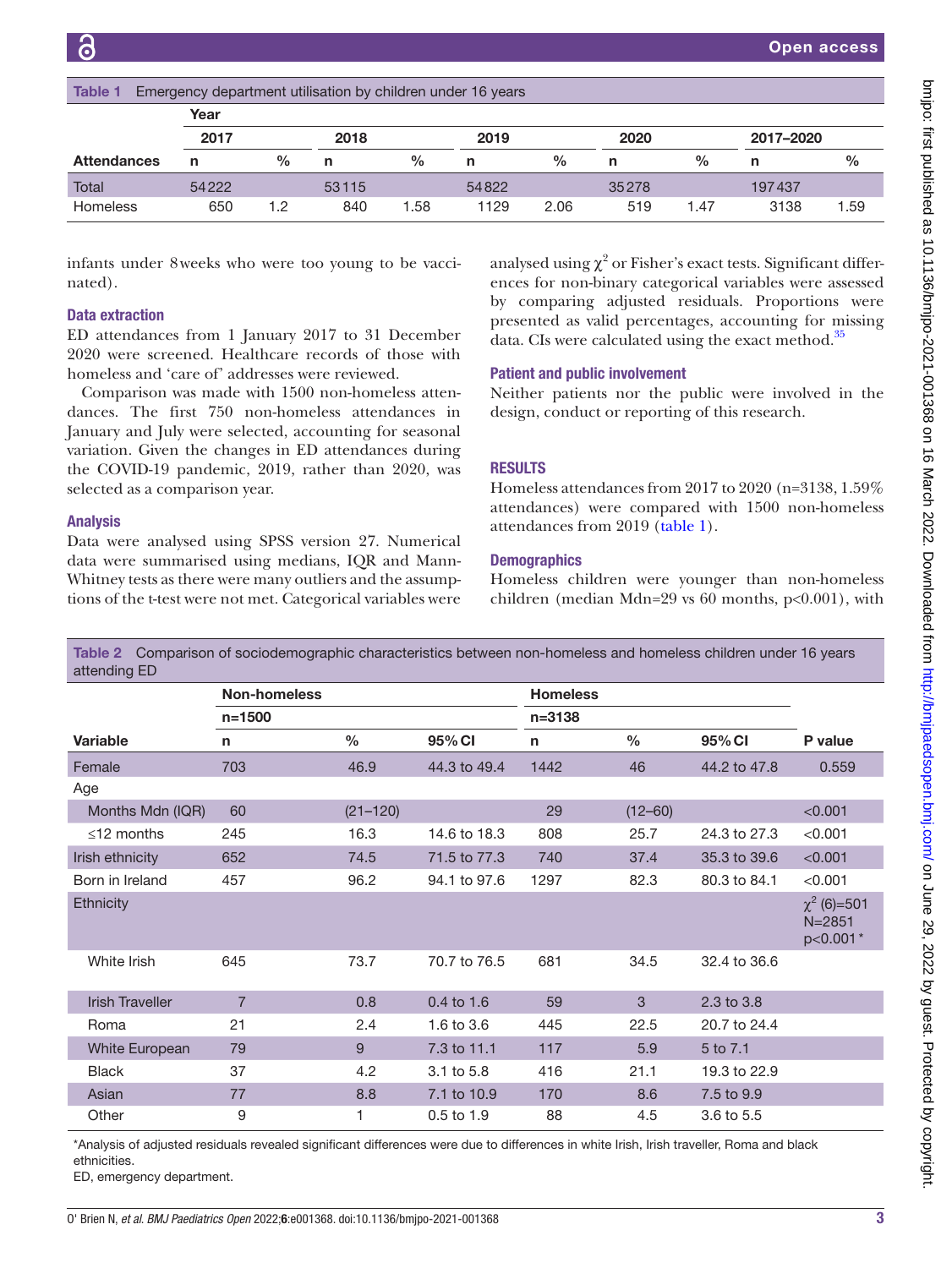| children under 16 years attending ED          |                           |               |                       |  |  |  |  |  |  |
|-----------------------------------------------|---------------------------|---------------|-----------------------|--|--|--|--|--|--|
|                                               | <b>Homeless</b><br>n=3138 |               |                       |  |  |  |  |  |  |
| Variable                                      | n                         | $\frac{0}{0}$ | 95% CI                |  |  |  |  |  |  |
| Homelessness duration if<br>age $\geq$ 1 year |                           |               |                       |  |  |  |  |  |  |
| Documented                                    | 560                       | 23.5          | 21.8 to 25.2          |  |  |  |  |  |  |
| $\geq$ 1 year*                                | 439                       | 78.4          | 74.8 to 81.6          |  |  |  |  |  |  |
| Accommodation                                 |                           |               |                       |  |  |  |  |  |  |
| Emergency†                                    | 2273                      | 72.4          | 70.8 to 74            |  |  |  |  |  |  |
| Care of relative                              | 271                       | 8.6           | 7.7 to 9.7            |  |  |  |  |  |  |
| Family hub‡                                   | 264                       | 8.4           | 7.5 to 9.4            |  |  |  |  |  |  |
| Direct Provision§                             | 179                       | 5.7           | 4.9 <sub>to</sub> 6.6 |  |  |  |  |  |  |
| Drug rehabilitation                           | 63                        | $\mathcal{P}$ | 1.6 to 2.6            |  |  |  |  |  |  |
| Child residential home¶                       | 30                        | 1             | $0.7$ to 1.4          |  |  |  |  |  |  |
| Women's refuge                                | 25                        | 0.8           | $0.5$ to 1.2          |  |  |  |  |  |  |
| No fixed abode                                | 16                        | 0.5           | $0.3 \text{ to } 0.8$ |  |  |  |  |  |  |
| Prison with mother**                          | 16                        | 0.5           | $0.3$ to $0.8$        |  |  |  |  |  |  |
| Child detention centre                        | 1                         | 0.03          | $0.01$ to $0.2$       |  |  |  |  |  |  |

<span id="page-3-0"></span>Table 3 Homelessness duration and accommodation for

\*Homelessness duration for ≥1year was presumed if a patient attended ED on more than one occasion with a homeless address over the period of at least a year.

†Emergency homeless accommodation provided by local authorities in commercial properties.

‡Family hubs are designated congregate emergency homeless accommodation for families.

§Direct Provision provides accommodation and living expenses to asylum seekers in Ireland.

¶Children in one residential home were not allowed to stay onsite during the day and thus effectively homeless.

\*\*In Ireland an infant may live in prison with its mother until 12 months of age.

ED, emergency department.

over-representation of infants under 1year (25.7% vs 16.3%, p<0.001) [\(table](#page-2-1) 2).

Although homeless children were less likely to be of Irish ethnicity (37.4% vs 74.6%, p<0.001), 82.3% were born in Ireland. Irish Traveller (3% vs 0.8%), Roma (22.5% vs 2.4%) and black (21.1% vs 4.2%) ethnicities were over-represented in homelessness, p<0.001) [\(table](#page-2-1) 2).

Most homeless children (72.4%) lived in emergency accommodation; 8.6% with relatives, 8.4% in family hubs, and 5.7% were in Direct Provision. Excluding infants under 1year, 78.4% had been homeless for over 1year [\(table](#page-3-0) 3).

#### Primary healthcare

Compared with the non-homeless, homeless children were less likely to have registered general practitioners (GPs) (89.7% vs 95.8%, p<0.001). They were less likely to be fully vaccinated (73.6% vs 81.9%) and more likely to be incompletely vaccinated (18.5% vs 13.7%) or unvaccinated (3% vs  $0.9\%$ , p<0.001) when compared with their age-appropriate vaccination schedule. They were

also more likely to have medical cards (47% vs 29.7%, p<0.001) ([table](#page-4-0) 4).

The Irish government provides a medical card system which grants free primary healthcare, medications and ED attendances, which would otherwise incur a fee. Medical cards are means tested, with certain medical conditions and criteria, including homelessness, asylum seekers in direct provision and children in foster care, automatically qualifying. The medical card supplements the GP visit card, which entitles those aged under six or over seventy years to free primary healthcare.<sup>36</sup>

#### Emergency healthcare

We observed that homeless children had more attendances per patient (total attendances=3138; patients=1567; primary attendances=49.9%) when compared with non-homeless children (total attendances=1500; patients=1420; primary attendances=94.7%) [\(table](#page-4-0) 4).

Compared with the non-homeless, homeless children had increased ED attendances (≥4 visits within 6 months: 9.7% vs 5.4%, p<0.001), representations within 2weeks (15.9% vs 10.5%, p<0.001) and ambulance transportation  $(13.2\% \text{ vs } 6.7\%, \text{ p<0.001}).$  They were under-represented in urgent<sup>[1 2](#page-6-0)</sup> triage categories (15.1% vs 19.2%), and over-represented in non-urgent<sup>45</sup> categories (47.2% vs  $40.7\%$ ), p<0.001. There were no differences regarding pre-existing medical conditions [\(table](#page-4-0) 4).

Homeless children were less likely than non-homeless children to attend with injuries (19% vs 29.9%), and more likely to attend with viral respiratory illness (15.2% vs 9.3%) and wheezing (8.6% vs 4.7%), p<0.001 ([table](#page-5-0) 5). Homeless children were more likely to leave ED prior to assessment  $(5.1\% \text{ vs } 3.7\%, \text{ p=0.027})$ , and less likely to require hospital ward admission  $(5.9\% \text{ vs } 8.4\%, \text{ p} < 0.001)$ [\(table](#page-4-0) 4). There were no differences regarding psychiatric or toxicology presentations.

A logistic regression model revealed non-Irish ethnicity, younger age, medical card possession, not having a GP, and ambulance transportation were significantly associated with homelessness. Non-Irish ethnicity was the strongest predictor. Vaccination was not found to be independently associated with homelessness. Vaccination has many confounders, including some of the significant predictors, which may have impacted this result [\(online](https://dx.doi.org/10.1136/bmjpo-2021-001368) [supplemental table 1\)](https://dx.doi.org/10.1136/bmjpo-2021-001368).

#### **DISCUSSION**

When comparing ED presentations between homeless and non-homeless children we found important differences in socio-demographic characteristics, healthcare utilisation, clinical presentation and discharge outcomes.

From 2017 to 2019, homeless attendances increased by 74%, contrasting with a 1% increase in ED attendances, and an 11% increase in Irish child homelessness during this period.<sup>13</sup> This likely reflects increased child homelessness, which could be compounded by increased health issues or reduced primary healthcare access in homeless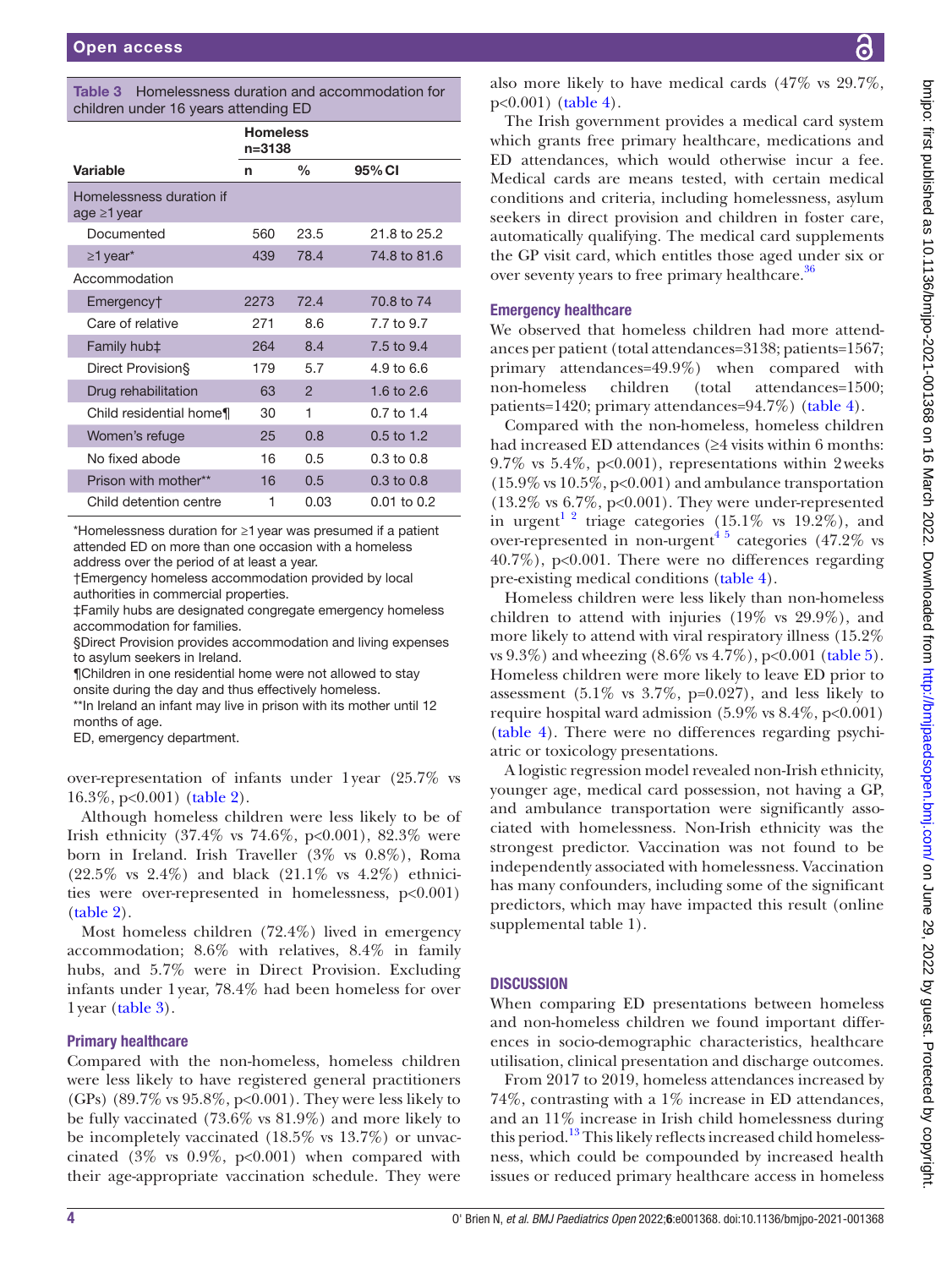<span id="page-4-0"></span>

|                                      | <b>Non-homeless</b> |                |              | <b>Homeless</b> |                     |              |                                          |
|--------------------------------------|---------------------|----------------|--------------|-----------------|---------------------|--------------|------------------------------------------|
|                                      | $n = 1500$          |                |              | $n = 3138$      |                     |              |                                          |
| <b>Variable</b>                      | n                   | $\frac{0}{0}$  | 95% CI       | n               | $\frac{0}{0}$       | 95% CI       | P value                                  |
| <b>GP</b>                            | 1431                | 95.8           | 94.6 to 96.7 | 2816            | 89.7                | 88.6 to 90.8 | < 0.001                                  |
| Medical card                         | 443                 | 29.7           | 27.4 to 32   | 1469            | 47                  | 45.3 to 48.8 | < 0.001                                  |
| No pre-existing medical<br>condition | 1084                | 72.3           | 69.9 to 74.5 | 2314            | 73.7                | 72.2 to 75.3 | 0.289                                    |
| Vaccination                          |                     |                |              |                 |                     |              | $\chi^2$ (3)=46<br>$n = 4539$<br>p<0.001 |
| Unvaccinated                         | 13                  | 0.9            | 0.5 to 1.5   | 91              | 3                   | 2.4 to 3.6   |                                          |
| Incomplete                           | 203                 | 13.7           | 12 to 15.5   | 565             | 18.5                | 17.2 to 19.9 |                                          |
| Complete                             | 1215                | 81.9           | 79.8 to 83.8 | 2249            | 73.6                | 72 to 75.2   |                                          |
| NA*                                  | 53                  | 3.6            | 2.7 to 4.6   | 150             | 4.9                 | 4.2 to 5.7   |                                          |
| Primary attendance†                  | 1420                | 94.7           | 93.4 to 95.7 | 1567            | 49.9                | 48.2 to 51.7 |                                          |
| Ambulance                            | 100                 | 6.7            | 5.5 to 8.1   | 414             | 13.2                | 12.1 to 14.4 | < 0.001                                  |
| Representation‡                      | 158                 | 10.5           | 9.1 to 12.2  | 500             | 15.9                | 14.7 to 17.3 | < 0.001                                  |
| Attendances last 6 months            |                     |                |              |                 |                     |              |                                          |
| Mdn (IQR)                            | $\mathbf{1}$        | $(0-1)$        |              | $\mathbf{1}$    | $(0-2)$             |              | < 0.001                                  |
| $\geq 4$                             | 81                  | 5.4            | 4.4 to 6.7   | 304             | 9.7                 | 8.7 to 10.8  | < 0.001                                  |
| Triage category                      |                     |                |              |                 |                     |              | $\chi^2$ (5)=47<br>$N = 4610$<br>p<0.001 |
| None/DNW                             | 58                  | 3.9            | 3 to 5       | 209             | 6.7                 | 5.9 to 7.6   |                                          |
| 1                                    | 10                  | 0.7            | 0.4 to 1.2   | 14              | 0.4                 | 0.3 to 0.8   |                                          |
| 2                                    | 275                 | 18.5           | 16.6 to 20.5 | 458             | 14.7                | 13.5 to 16   |                                          |
| 3                                    | 541                 | 36.3           | 33.9 to 38.8 | 968             | 31                  | 29.4 to 32.7 |                                          |
| 4                                    | 594                 | 39.9           | 37.4 to 42.4 | 1413            | 45.3                | 43.6 to 47   |                                          |
| 5                                    | 12                  | 0.8            | 0.5 to 1.4   | 58              | 1.9                 | 1.4 to 2.4   |                                          |
| <b>DNW</b>                           | 55                  | 3.7            | 2.8 to 4.7   | 161             | 5.1                 | 4.4 to 6     | 0.027                                    |
| Outcome                              |                     |                |              |                 |                     |              | $\chi^2$ (6)=36<br>$N = 4638$<br>p<0.001 |
| DNW triage                           | 9                   | 0.6            | 0.3 to 1.1   | 20              | 0.6                 | $0.4$ to 1   |                                          |
| DNW medical                          | 46                  | 3.1            | 2.3 to 4.1   | 141             | 4.5                 | 3.8 to 5.3   |                                          |
| Discharge                            | 1073                | 71.5           | 60.2 to 73.8 | 2384            | 76                  | 74.5 to 77.4 |                                          |
| ED review clinic                     | 98                  | 6.5            | 5.4 to 7.9   | 214             | 6.8                 | 6 to 7.8     |                                          |
| <b>OPD</b>                           | 145                 | 9.7            | 8.3 to 11.3  | 189             | 6                   | 5.2 to 6.9   |                                          |
| Admission ward                       | 126                 | 8.4            | 7.1 to 9.9   | 186             | 5.9                 | 5.2 to 6.8   |                                          |
| <b>Admission PICU</b>                | 3                   | 0.2            | 0.1 to 0.6   | 4               | 0.1                 | 0.1 to 0.3   |                                          |
| Death                                | $\mathbf 0$         | $\overline{0}$ | 0 to 0.3     | $\mathbf 0$     | $\mathsf{O}\xspace$ | 0 to 0.1     |                                          |

\*Too young (age <8 weeks) for vaccination.

†Primary attendances address patient numbers rather than attendances. The percentage represents what proportion of attendances were primary attendances.

LOS Mdn (IQR) 2 (1–3) 3 (1–6) 0.001

‡Representation with same issue within 2 weeks.

DNW, did not wait.; ED, emergency department; GP, general practitioner; LOS, length of stay; Mdn, median; NA, not available; OPD, outpatient department; PICU, paediatric intensive care unit.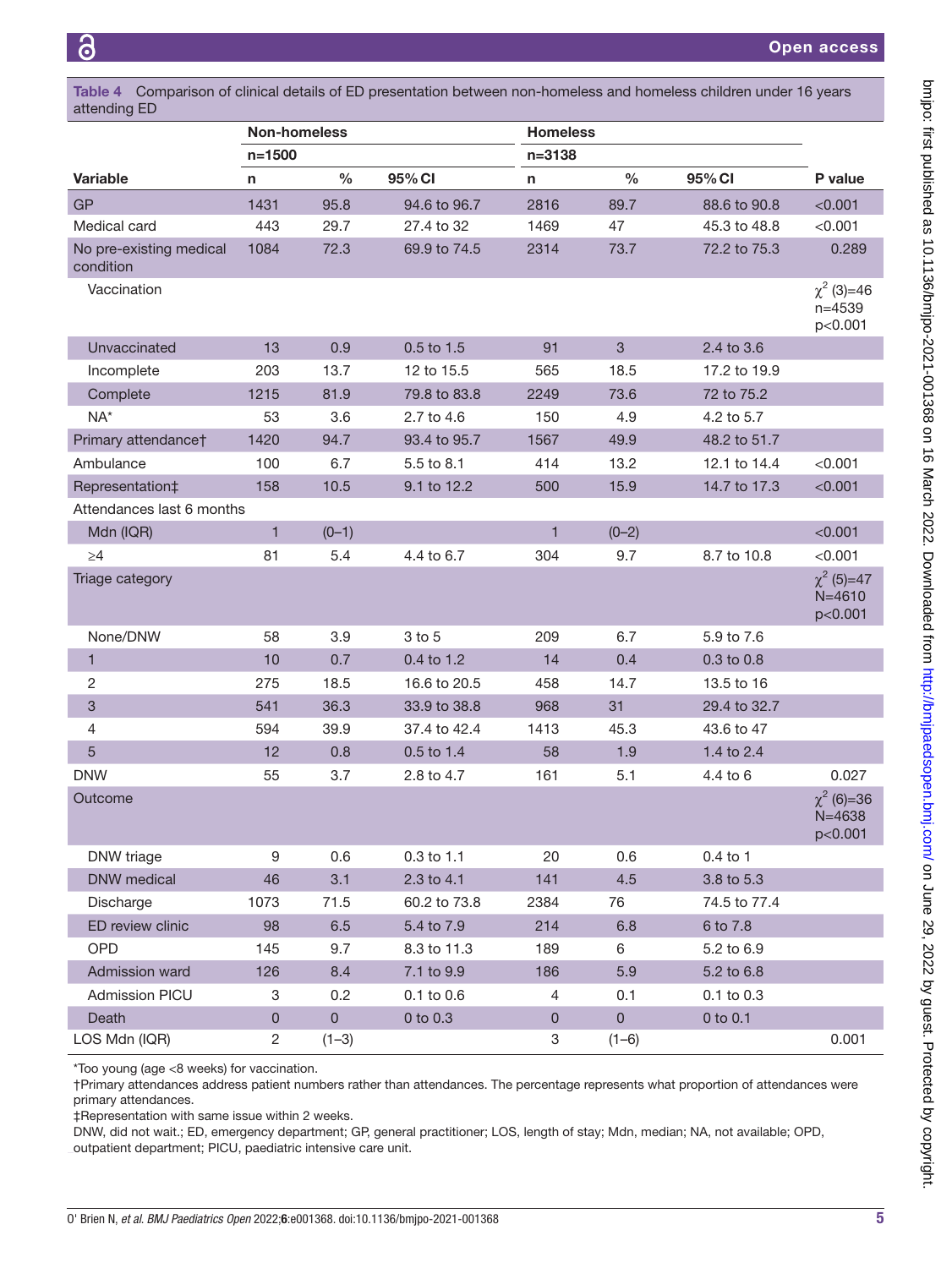<span id="page-5-0"></span>

| Comparison of top 10 diagnoses between non-homeless and homeless children under 16 years attending ED*<br>Table 5<br><b>Non-homeless</b><br><b>Homeless</b> |                                                                                                                                                                                                                                                                                                                                                                                                                                                                           |     |      |              |               |     |      |                                                                                                                                                                                                                                 |                                            |
|-------------------------------------------------------------------------------------------------------------------------------------------------------------|---------------------------------------------------------------------------------------------------------------------------------------------------------------------------------------------------------------------------------------------------------------------------------------------------------------------------------------------------------------------------------------------------------------------------------------------------------------------------|-----|------|--------------|---------------|-----|------|---------------------------------------------------------------------------------------------------------------------------------------------------------------------------------------------------------------------------------|--------------------------------------------|
|                                                                                                                                                             | $n = 1500$                                                                                                                                                                                                                                                                                                                                                                                                                                                                |     |      |              | $n = 3138$    |     |      |                                                                                                                                                                                                                                 |                                            |
| Rank                                                                                                                                                        |                                                                                                                                                                                                                                                                                                                                                                                                                                                                           | n   | $\%$ | 95% CI       |               | n   | $\%$ | 95% CI                                                                                                                                                                                                                          | P value                                    |
| $\mathbf{1}$                                                                                                                                                | <b>Injury</b>                                                                                                                                                                                                                                                                                                                                                                                                                                                             | 448 | 29.9 | 27.6 to 32.3 | Injury        | 594 | 19   | 17.6 to 20.4                                                                                                                                                                                                                    | $\chi^2$ (17)=175<br>$N = 4632$<br>p<0.001 |
| $\overline{2}$                                                                                                                                              | Resp viral                                                                                                                                                                                                                                                                                                                                                                                                                                                                | 139 | 9.3  | 7.9 to 10.8  | Resp viral    | 475 | 15.2 | 14 to 16.5                                                                                                                                                                                                                      |                                            |
| 3                                                                                                                                                           | Other viral                                                                                                                                                                                                                                                                                                                                                                                                                                                               | 135 | 9    | 7.7 to 10.6  | Other viral   | 279 | 8.9  | 8 to 10                                                                                                                                                                                                                         |                                            |
| 4                                                                                                                                                           | <b>Infection</b>                                                                                                                                                                                                                                                                                                                                                                                                                                                          | 88  | 5.9  | 4.8 to 7.2   | Wheezing      | 268 | 8.6  | 7.6 to 9.6                                                                                                                                                                                                                      |                                            |
| 5                                                                                                                                                           | Well child                                                                                                                                                                                                                                                                                                                                                                                                                                                                | 84  | 5.6  | 4.6 to 6.9   | Gastro        | 263 | 8.4  | 7.5 to 9.4                                                                                                                                                                                                                      |                                            |
| 6                                                                                                                                                           | Gastro                                                                                                                                                                                                                                                                                                                                                                                                                                                                    | 78  | 5.2  | 4.2 to 6.4   | Infection     | 194 | 6.2  | 5.4 to 7.1                                                                                                                                                                                                                      |                                            |
| $\overline{7}$                                                                                                                                              | <b>RTI</b>                                                                                                                                                                                                                                                                                                                                                                                                                                                                | 73  | 4.9  | 3.9 to 6.1   | Injury review | 190 | 6.1  | 5.3 to 7                                                                                                                                                                                                                        |                                            |
| 8                                                                                                                                                           | Wheezing                                                                                                                                                                                                                                                                                                                                                                                                                                                                  | 71  | 4.7  | 3.8 to 5.9   | <b>RTI</b>    | 186 | 5.9  | 5.2 to 6.8                                                                                                                                                                                                                      |                                            |
| 9                                                                                                                                                           | Injury review                                                                                                                                                                                                                                                                                                                                                                                                                                                             | 53  | 3.5  | 2.7 to 4.6   | Well child    | 134 | 4.3  | 3.6 to 5                                                                                                                                                                                                                        |                                            |
| 10                                                                                                                                                          | Seizure                                                                                                                                                                                                                                                                                                                                                                                                                                                                   | 32  | 2.1  | $1.5$ to $3$ | Constipation  | 55  | 1.8  | 1.1 to 1.9                                                                                                                                                                                                                      |                                            |
|                                                                                                                                                             | None-DNW                                                                                                                                                                                                                                                                                                                                                                                                                                                                  | 50  | 3.3  | 2.5 to 4.4   | None-DNW      | 143 | 4.6  | 3.9 to 5.4                                                                                                                                                                                                                      |                                            |
|                                                                                                                                                             | Resp viral=viral respiratory tract infection, including upper respiratory tract infection and croup, excluding wheezing. Well child=no<br>identifiable illness or injury. Gastro=viral gastroenteritis. Wheezing=bronchiolitis/viral wheeze/asthma. Bacterial infection=non-respiratory<br>bacterial infection.<br>*Diagnoses were derived from reviewing clinical notes, not a hospital coding system.<br>DNW, did not wait; RTI, bacterial respiratory tract infection. |     |      |              |               |     |      |                                                                                                                                                                                                                                 |                                            |
|                                                                                                                                                             | children. It may also reflect improved identification of<br>nomeless children attending our ED.<br>Homeless children were younger than non-homeless<br>children. A baby is a known trigger for family homeless-                                                                                                                                                                                                                                                           |     |      |              |               |     |      | families away from their communities, compromisin<br>GP accessibility. The chaotic nature and frequent changed<br>of emergency accommodation makes keeping appoin<br>ments difficult. Many families, especially in the inner ci |                                            |

Homeless children were younger than non-home children. A baby is a known trigger for family hor ness.<sup>3411</sup> Over-representation of infants in the homeless cohort may reflect a lack of community support for young homeless parents.

Correlating with previous literature, we demonstrated homeless over-representation of Irish Travellers,  $36826$  the Roma<sup>[7](#page-6-8)</sup> and non-natives.<sup>2311</sup> Irish Traveller child homeless representation was lower (3%) than previously reported for homeless adults  $(4\%-15\%)$ .<sup>368926</sup>

Despite most of the homeless cohort being born in Ireland, only 37% had Irish ethnicity. We report lower Irish ethnicity (37.5%) than previously described in adult  $(84\%)$ , or family  $(44\% - 61\%)$  $(44\% - 61\%)$  $(44\% - 61\%)$ ,  $3^{11}$  homeless populations in Ireland. This correlates with European literature reporting over-representation of migrants in family versus lone adult homelessness.[2 4 28](#page-6-1) This could affect health literacy and explain why only 47% of homeless children had medical cards, compared with 77% of homeless adults, despite all being entitled to one.<sup>67</sup> Maximising social prescribing schemes, which link healthcare and non-clinical community services, could enable these families to access the services to which they are entitled.<sup>[37](#page-7-12)</sup>

Over-representation of homeless children with lower acuity presentations not needing admission likely indicates increased use of ED for issues more appropriate to primary care, when compared with non-homeless children. This is supported by increased injuries and patient number to attendance ratios in the non-homeless cohort. Emergency homeless accommodation usually moves

omising change appointmer city, are closer to a paediatric ED than their own GP. Most GPs do not provide interpreters. Anecdotally this is a factor in preferential ED attendance for some of our non-native patients.

Increased viral respiratory illnesses in homeless children could reflect suboptimal living conditions and overcrowding, which have been reported by parents in emergency homeless accommodation.<sup>38</sup>

Increased ambulance transportation among homeless families could be associated with reduced car ownership, and the cost of public transport or taxis.

Lone adult homelessness is associated with increased emergency healthcare utilisation, morbidity and mortality compared with non-homeless populations. $6^{19}$  Although our data demonstrates increased emergency healthcare utilisation, homeless children had lower morbidity, with no difference in mortality, pre-existing medical conditions, psychiatric or toxicology presentations. This is likely because family homelessness is not typically characterised by the prior medical or psychosocial complexities that predominate lone adult homelessness. $26$ 

Our findings, and large cohort, make an important contribution to an improved understanding of this population. As this study was conducted at a single centre in Dublin, results are not generalisable to wider Irish or European settings. However, the large sample size and the fact that most homeless families (74%) live in Dublin make these findings useful to inform practice locally, and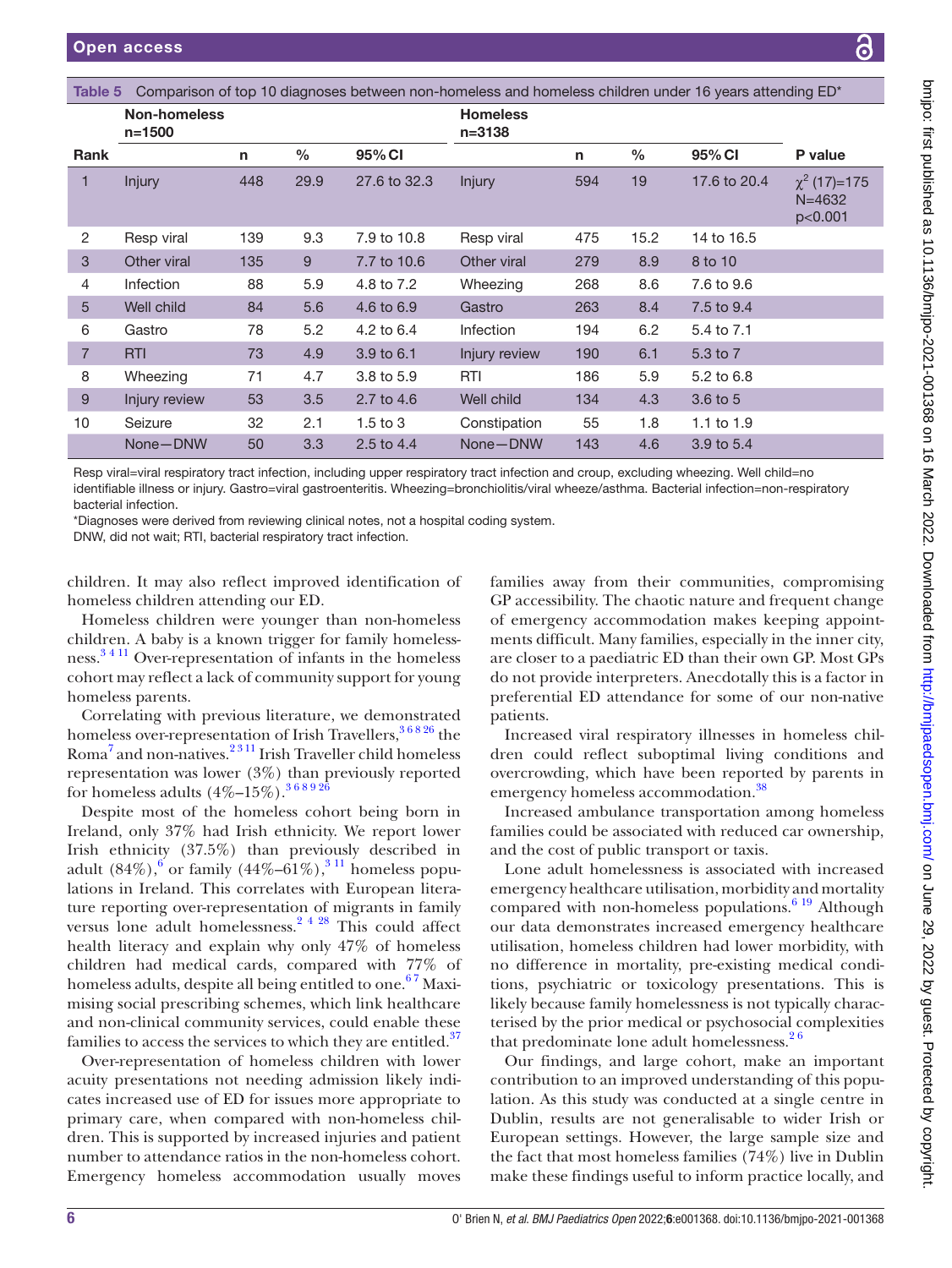it is likely that many of the issues are relevant in other settings.

It was not possible to distinguish deprivation from homelessness. This may have impacted differentiation between homeless and non-homeless populations, given our deprived catchment area. Despite this, our non-homeless medical card rate (30%) correlated with national medical card coverage in  $0-15$  year olds.<sup>[39](#page-7-14)</sup>

Information on ethnicity and 'born in Ireland' was missing for 38.5% and 55.8% respectively of the cohort. Ethnicity was recorded by administrative staff on registration. Place of birth was sometimes recorded in the clinical notes. Despite this, we still had information on these characteristics for large numbers (ethnicity n=2851; born in Ireland n=2051).

Although we aimed to include all homeless attendances from 2017 to 2020, homeless parents may have provided residential addresses, not declaring themselves as homeless. This was not a case–control study. Our non-homeless comparison group only represented 0.8% of total attendances during the study period.

From 2019 to 2020, attendances reduced by 36%, likely due to the COVID-19 pandemic [\(table](#page-2-0) 1). Reduced injury and respiratory presentations were observed during this period. This prompted us to select 2019 as a more valid comparison year for the non-homeless cohort. Despite COVID-19, the proportion of homeless children represented remained relatively constant. Although it is possible that the pandemic had a greater impact on homeless children, we were unable to assess this.

In response to the increasing ED attendances by homeless children over recent years, initiatives have been established by the hospital Children's Health Ireland, the training body (The Faculty of Paediatrics at the Royal College of Physicians of Ireland), and the Health Service Executive towards developing an integrated inclusion paediatric service. These include the development and funding of a paediatric fellowship programme in inclusion health, and a community outreach clinic for marginalised children.

More research needs to be undertaken on the clinical needs of homeless children. A greater understanding of how this cohort interacts with healthcare services would enable improved tailored service provision.

#### **CONCLUSION**

Homeless children, particularly infants, are high users of paediatric ED. The relative lack of acuity of their presentations compared with non-homeless children suggests a need to better structure community, primary care and social services to care for these families in a more inclusive way.

Acknowledgements We would like to thank all the staff and patients in our emergency department who made this study possible. We hope their efforts will enable us give a voice to the homeless children of Dublin.

Contributors NO'B, the lead author and guarantor, was responsible for study design, data collection, cleaning, analysis and interpretation, and drafting the initial

manuscripts and reviewer responses, which were subsequently reviewed by the other authors. BJ developed a system to identify homeless addresses and designed search functions for these homeless addresses on the electronic healthcare record. BJ compiled the initial list of homeless children, which was subsequently enhanced and cleaned by NO'B. BJ also contributed to data interpretation, critically revising the manuscript for important intellectual content, approving the final manuscript, and responding to the reviewer's comments. HB, EC and NQ all contributed to the study design, data interpretation, critically revising the manuscript for important intellectual content, approving the final manuscript, and responding to the reviewer's comments. EC was the senior author who oversaw all of the above. All authors agreed to be accountable for all aspects of the work, and will cooperate with any issues regarding accuracy or integrity.

Funding The authors have not declared a specific grant for this research from any funding agency in the public, commercial or not-for-profit sectors.

Competing interests No, there are no competing interests.

Patient consent for publication Not applicable.

Ethics approval This study was approved by the Research and Ethics Committee of Children's Health Ireland at Temple Street.

Provenance and peer review Not commissioned; externally peer reviewed.

Data availability statement All data relevant to the study are included in the article or uploaded as online supplemental information. Not applicable.

Supplemental material This content has been supplied by the author(s). It has not been vetted by BMJ Publishing Group Limited (BMJ) and may not have been peer-reviewed. Any opinions or recommendations discussed are solely those of the author(s) and are not endorsed by BMJ. BMJ disclaims all liability and responsibility arising from any reliance placed on the content. Where the content includes any translated material, BMJ does not warrant the accuracy and reliability of the translations (including but not limited to local regulations, clinical guidelines, terminology, drug names and drug dosages), and is not responsible for any error and/or omissions arising from translation and adaptation or otherwise.

Open access This is an open access article distributed in accordance with the Creative Commons Attribution Non Commercial (CC BY-NC 4.0) license, which permits others to distribute, remix, adapt, build upon this work non-commercially, and license their derivative works on different terms, provided the original work is properly cited, appropriate credit is given, any changes made indicated, and the use is non-commercial. See:<http://creativecommons.org/licenses/by-nc/4.0/>.

#### ORCID iDs

Niamh O' Brien <http://orcid.org/0000-0002-5034-1757> Helen Bedford <http://orcid.org/0000-0003-0908-1380>

#### REFERENCES

- <span id="page-6-0"></span>1 Fédération Européenne d'Associations Nationales Travaillant avec les Sans-Abri (FEANTSA). Ethos typology on homelessness and housing exclusion, 2005. Available: [https://www.feantsa.org/en/](https://www.feantsa.org/en/toolkit/2005/04/01/ethos-typology-on-homelessness-and-housing-exclusion) [toolkit/2005/04/01/ethos-typology-on-homelessness-and-housing](https://www.feantsa.org/en/toolkit/2005/04/01/ethos-typology-on-homelessness-and-housing-exclusion)[exclusion](https://www.feantsa.org/en/toolkit/2005/04/01/ethos-typology-on-homelessness-and-housing-exclusion) [Accessed 24 Nov 2021].
- <span id="page-6-1"></span>2 European Observatory on Homelessness. *Family homelessness in Europe: EOH comparative studies on homelessness*, 2017.
- <span id="page-6-3"></span>3 Long AE, Sheridan S, Gambi L. *Family homelessness in Dublin: causes, housing histories, and finding a home*. Focus Ireland, 2019.
- <span id="page-6-7"></span>4 Lambert S, O'Callaghan D, Jump O. *Young families in the homeless crisis: challenges and solutions*. Focus Ireland, 2018.
- <span id="page-6-2"></span>5 Ní Cheallaigh C, Cullivan S, Sears J, *et al*. Usage of unscheduled hospital care by homeless individuals in Dublin, ireland: a crosssectional study. *[BMJ Open](http://dx.doi.org/10.1136/bmjopen-2017-016420)* 2017;7:e016420.
- <span id="page-6-6"></span>6 O'Reilly F, Barror S, Hannigan A. *Homelessness: an unhealthy state. health status, risk behaviours and service utilisation among homeless people in two Irish cities*. Dublin: Partnership for Health Equity, 2015.
- <span id="page-6-8"></span>7 Department of Justice and Equality. *Pavee point: traveller and Roma centre*. Roma in Ireland: A National Needs Assessment, 2018.
- <span id="page-6-4"></span>8 Pavee Point: Traveller and Roma Centre. *Racial discrimination against Irish travellers and Roma. alternative report: a response to Ireland's combined fifth to ninth periodic reports to the UN Committee on the elimination of all forms of racial discrimination*, 2019.
- <span id="page-6-5"></span>9 Harvey B. *The traveller community and homelessness*. Pavee Point Traveller and Roma Centre, 2021.
- 10 European Union Agency for Fundamental Rights. *Travellers in Ireland: key results from the Roma and travellers survey 2019*, 2020.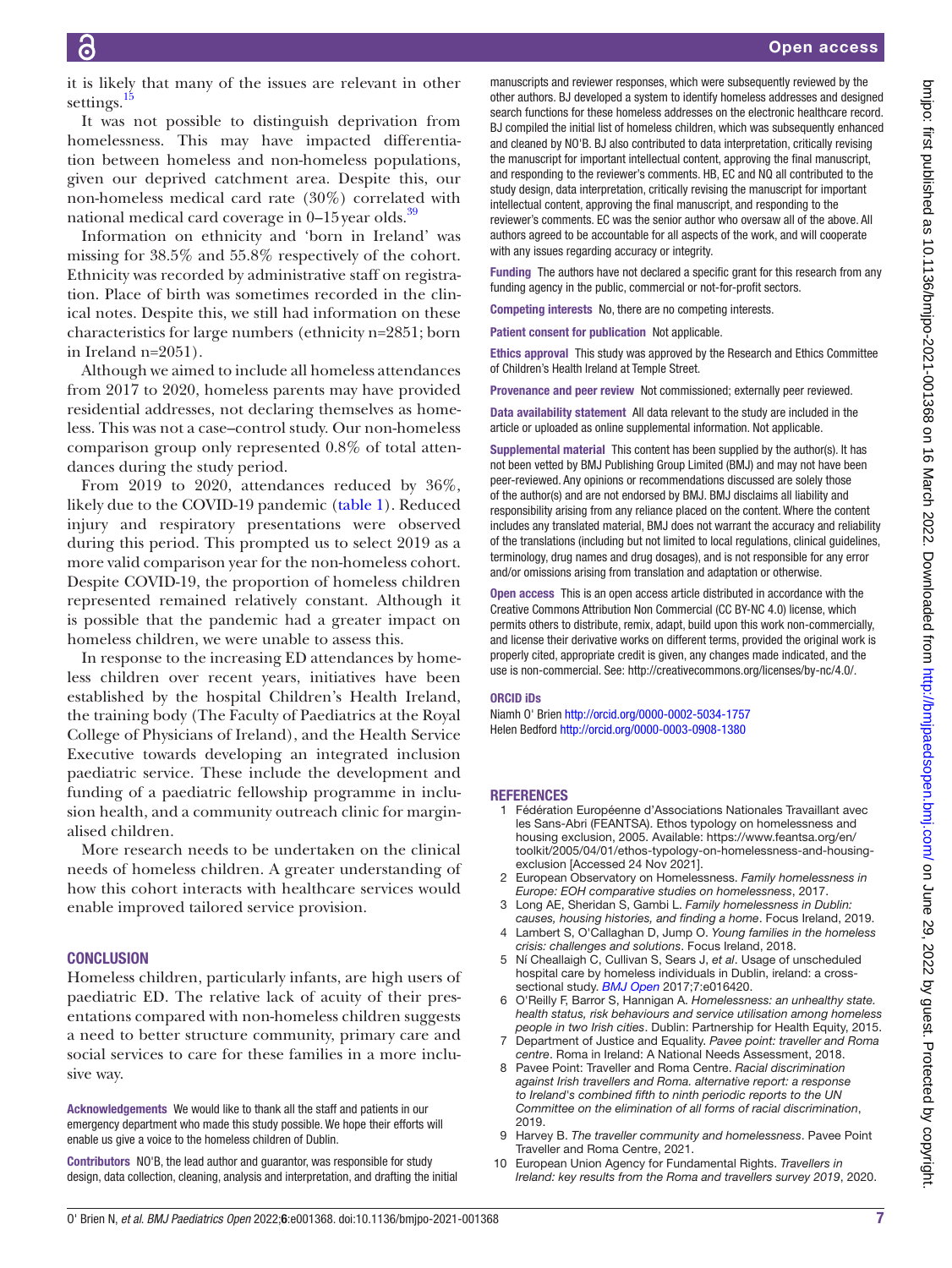- 11 Dublin Region Homeless Executive. *A profile of families experiencing homelessness in the Dublin region: 2016-2018 families*, 2019.
- 12 Department of Housing Planning and Local Government. *Homeless Quarterly progress report quarter 4 2021*, 2022.
- <span id="page-7-0"></span>13 Focus Ireland. Latest figures on homelessness in Ireland, 2022. Available: [https://www.focusireland.ie/resource-hub/latest-figures](https://www.focusireland.ie/resource-hub/latest-figures-homelessness-ireland/)[homelessness-ireland/](https://www.focusireland.ie/resource-hub/latest-figures-homelessness-ireland/) [Accessed 28 Jan 2022].
- <span id="page-7-1"></span>14 Hayes A-M, Joyce B, McNamara R. P264 Impact of homelessness on children presenting to a tertiary emergency department. *Archives of Disease in Childhood* 2019;104:A262–3.
- <span id="page-7-2"></span>15 Department of Housing Local Government and Heritage. Monthly homelessness report: December 2021; 2022.
- <span id="page-7-3"></span>16 Central Statistics Office. Population and migration estimates 2018. Available: [https://www.cso.ie/en/releasesandpublications/er/pme/](https://www.cso.ie/en/releasesandpublications/er/pme/populationandmigrationestimatesapril2018/) [populationandmigrationestimatesapril2018/](https://www.cso.ie/en/releasesandpublications/er/pme/populationandmigrationestimatesapril2018/) [Accessed 17 Mar 2021].
- 17 O'Carroll A, Wainwright D. Making sense of street chaos: an ethnographic exploration of homeless people's health service utilization. *[Int J Equity Health](http://dx.doi.org/10.1186/s12939-019-1002-6)* 2019;18:113.
- 18 Stenius-Ayoade A, Eriksson JG, Kautiainen H, *et al*. Duration of homelessness and its relationship to use of hospital and emergency department services in Helsinki, Finland. *[Scand J Public Health](http://dx.doi.org/10.1177/1403494819854008)* 2020;48:259–66.
- 19 Nielsen SF, Hjorthøj CR, Erlangsen A, *et al*. Psychiatric disorders and mortality among people in homeless shelters in Denmark: a nationwide register-based cohort study. *[Lancet](http://dx.doi.org/10.1016/S0140-6736(11)60747-2)* 2011;377:2205–14.
- <span id="page-7-4"></span>20 Rudge GM, Mohammed MA, Fillingham SC, *et al*. The combined influence of distance and neighbourhood deprivation on emergency department attendance in a large English population: a retrospective database study. *[PLoS One](http://dx.doi.org/10.1371/journal.pone.0067943)* 2013;8:e67943.
- 21 Lind J, Schollin Ask L, Juarez S, *et al*. Hospital care for viral gastroenteritis in socio-economic and geographical context in Sweden 2006-2013. *[Acta Paediatr](http://dx.doi.org/10.1111/apa.14429)* 2018;107:2011–8.
- 22 Kyle RG, Kukanova M, Campbell M, *et al*. Childhood disadvantage and emergency admission rates for common presentations in London: an exploratory analysis. *[Arch Dis Child](http://dx.doi.org/10.1136/adc.2009.180125)* 2011;96:221–6.
- 23 Ellbrant JA, Åkeson SJ, Karlsland Åkeson PM. Influence of awareness and availability of medical alternatives on parents seeking paediatric emergency care. *[Scand J Public Health](http://dx.doi.org/10.1177/1403494817735222)* 2018;46:456–62.
- 24 Kassarova L, Cheung R, Hargreaves D, Keeble E. Admissions of inequality: emergency Hospital use for children and young people; 2017.
- <span id="page-7-5"></span>25 Harker L. *Chance of a lifetime: The impact of bad housing on children's lives*, 2006.
- <span id="page-7-6"></span>26 Heslin J. The Impact of Homelessness and Inadequate Housing on Children's Health: Royal College of Physicians of Ireland, 2019. Available: [https://www.rcpi.ie/news/publication/the-impact-of](https://www.rcpi.ie/news/publication/the-impact-of-homelessness-and-inadequate-housing-on-childrens-health/)[homelessness-and-inadequate-housing-on-childrens-health/](https://www.rcpi.ie/news/publication/the-impact-of-homelessness-and-inadequate-housing-on-childrens-health/) [Accessed 28 Jan 2022].
- 27 Roze M, Vandentorren S, Vuillermoz C, *et al*. Emotional and behavioral difficulties in children growing up homeless in Paris. Results of the ENFAMS survey. *[Eur Psychiatry](http://dx.doi.org/10.1016/j.eurpsy.2016.05.001)* 2016;38:51–60.
- 28 Vandentorren S, Le Méner E, Oppenchaim N, *et al*. Characteristics and health of homeless families: the ENFAMS survey in the Paris region, France 2013. *[Eur J Public Health](http://dx.doi.org/10.1093/eurpub/ckv187)* 2016;26:71–6.
- 29 Sakai-Bizmark R, Chang R-KR, Mena LA, *et al*. Asthma hospitalizations among homeless children in New York state. *[Pediatrics](http://dx.doi.org/10.1542/peds.2018-2769)* 2019;144. doi:10.1542/peds.2018-2769. [Epub ahead of print: 01 07 2019].
- 30 Strashun S, D'Sa S, Foley D, *et al*. Physical illnesses associated with childhood homelessness: a literature review. *[Ir J Med Sci](http://dx.doi.org/10.1007/s11845-020-02233-3)* 2020;189:1331–6.
- <span id="page-7-7"></span>31 Asylum Information Database, Irish Refugee Council. Country report: Ireland. 2019; 2020.
- <span id="page-7-8"></span>32 O' Brien N, Crushell E. Children in direct provision: Royal College of physicians of Ireland, 2019. Available: [https://www.rcpi.ie/news/](https://www.rcpi.ie/news/publication/children-in-direct-provision-a-position-paper-by-the-faculty-of-paediatrics/) [publication/children-in-direct-provision-a-position-paper-by-the](https://www.rcpi.ie/news/publication/children-in-direct-provision-a-position-paper-by-the-faculty-of-paediatrics/)[faculty-of-paediatrics/](https://www.rcpi.ie/news/publication/children-in-direct-provision-a-position-paper-by-the-faculty-of-paediatrics/) [Accessed 28 Jan 2022].
- 33 O' Brien N, Crushell E. Children growing up in direct provision. *[Ir](http://www.ncbi.nlm.nih.gov/pubmed/32298557)  [Med J](http://www.ncbi.nlm.nih.gov/pubmed/32298557)* 2020;113:3.
- <span id="page-7-9"></span>34 Citizens Information. Prisoner's rights, 2021. Available: [https://www.](https://www.citizensinformation.ie/en/justice/prison_system/prisoners_rights.html#) [citizensinformation.ie/en/justice/prison\\_system/prisoners\\_rights.](https://www.citizensinformation.ie/en/justice/prison_system/prisoners_rights.html#) [html#](https://www.citizensinformation.ie/en/justice/prison_system/prisoners_rights.html#)
- <span id="page-7-10"></span>35 Altman D, Machin D, Bryant T. *Statistics with confidence: confidence intervals and statistical guidelines*. 2nd ed, 2000.
- <span id="page-7-11"></span>36 Citizens Information. Medical cards and GP visit cards, 2021. Available: [https://www.citizensinformation.ie/en/health/medical\\_](https://www.citizensinformation.ie/en/health/medical_cards_and_gp_visit_cards/) [cards\\_and\\_gp\\_visit\\_cards/](https://www.citizensinformation.ie/en/health/medical_cards_and_gp_visit_cards/) [Accessed 18 Mar 2021].
- <span id="page-7-13"></span><span id="page-7-12"></span>37 Health Service Executive. Hse social prescribing framework; 2021. 38 Ombudsman for Children's Office. *No Place Like Home: Children's*
- <span id="page-7-14"></span>*views and experiences of living in Family Hubs*, 2019. 39 Department of Health. Health in Ireland: key trends in 2019; 2019.